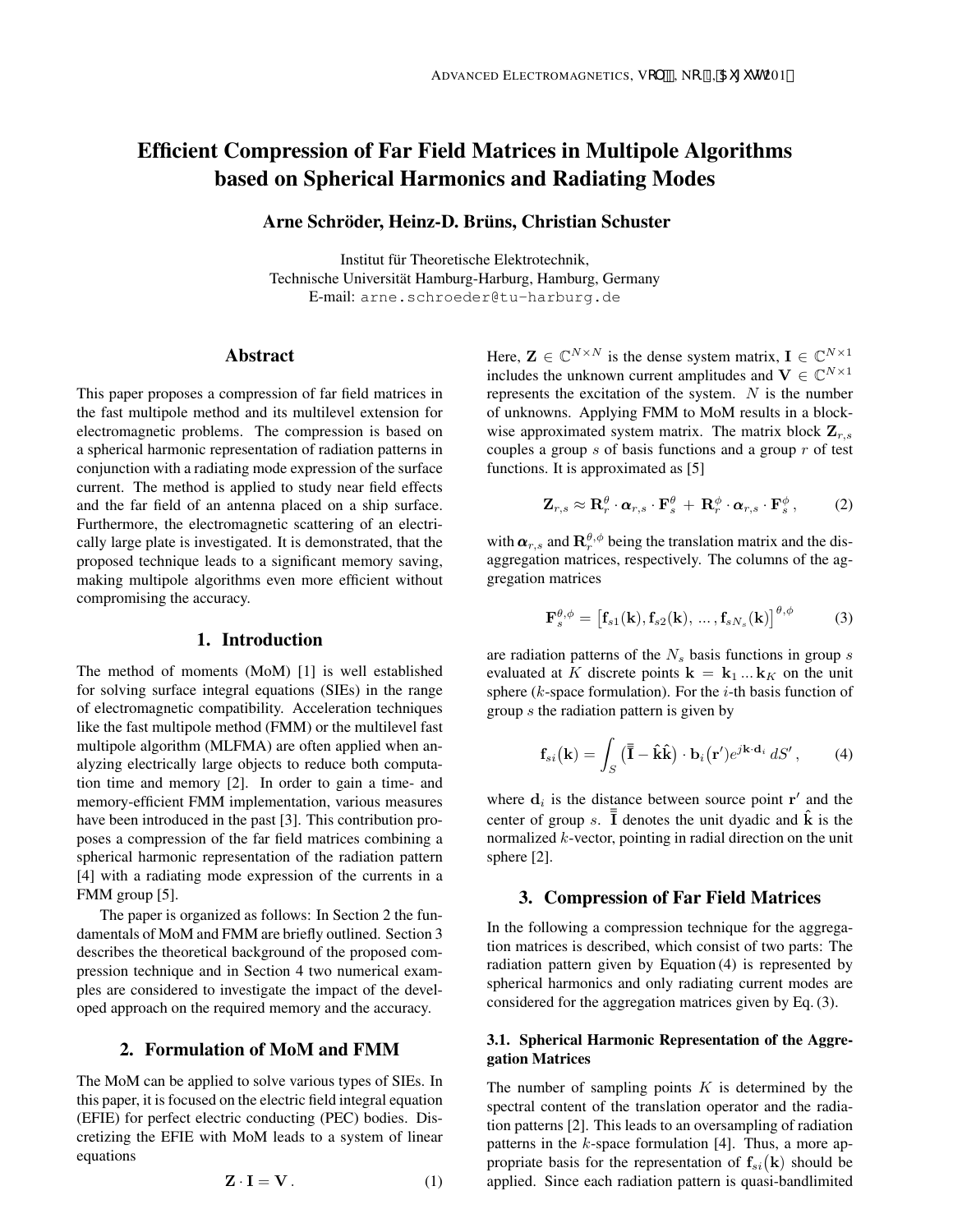(bandwidth  $P$ ) [2], it can be expressed by spherical harmonics  $Y_l^m$  as

$$
\mathbf{f}_{si}(\mathbf{k}) \approx (\overline{\overline{\mathbf{I}}} - \hat{\mathbf{k}} \hat{\mathbf{k}}) \cdot \sum_{l=0}^{P} \sum_{m=-l}^{m=l} \mathbf{c}_{si}^{l,m} Y_l^m(\mathbf{k}), \qquad (5)
$$

where  $\mathbf{c}_{si}^{l,m} \in \mathbb{C}^{3 \times 1}$  are weighting coefficients for the *x*-, *y*and z-component of  $f_{si}(\mathbf{k})$ . Following Eq. (5), the aggregation matrices of group s read

$$
\mathbf{F}_s^{x,y,z} \approx \mathbf{Y} \cdot \mathbf{C}_s^{x,y,z} \,, \tag{6}
$$

with  $\mathbf{C}_s \in \mathbb{C}^{M_{sph} \times N_s}$ . The discretized spherical harmonics are globally stored in  $Y \in \mathbb{C}^{K \times M_{sph}}$  and have to be computed only once. The number of spherical harmonics is  $M_{sph} = (P+1)^2$  according to Eq. (5). This representation leads to a memory reduction, since only coefficients  $\mathbf{c}_{si}^{l,m}$ have to be stored instead of an explicit  $k$ -space pattern [4]. Note that  $\mathbf{F}_s^{x,y,z}$  are expressed in Cartesian coordinates to avoid Gibb's phenomenon caused by discontinuities at the poles of  $\mathbf{F}_s^{\theta, \phi}$  in spherical coordinates. The order of spherical harmonics  $P$  required for an approximation accuracy of  $10^{-\alpha}$  can be determined by [2]:

$$
P = kd + \alpha (kd)^{1/3},\tag{7}
$$

where  $d$  denotes the half diameter of a group and  $k$  is the wavenumber. A box size of  $0.5\lambda$  as depicted in Figure 1 leads to  $d = \sqrt{3}/2 \cdot 0.5 \lambda$ . Choosing an accuracy of  $10^{-4}$ results in  $P = 8.305 \approx 8$  for example.

In  $[4]$  a radiation pattern is computed in k-space and then transferred to spherical harmonics. Instead of doing that, we propose to determine the coefficients  $\mathbf{c}_{si}^{l,m}$  directly from a spherical wave expansion for plane waves [6]

$$
e^{j\mathbf{k}\cdot\mathbf{d}_i} \approx 4\pi \sum_{l=0}^{P} \sum_{m=-l}^{m=l} j^l j_l(k|\mathbf{d}_i|) Y_l^m(\mathbf{k}) \bar{Y}_l^m(\mathbf{d}_i), \quad (8)
$$

where  $j_l$  is the spherical Bessel function of order l and  $\bar{Y}$ denotes the conjugate of  $Y$ . Substituting Eq. (8) into Eq. (4) leads to the spherical harmonic representation of Eq. (5). Hence, the corresponding weighting coefficients  $\mathbf{c}_{si}^{l,m}$  can be computed via

$$
\mathbf{c}_{si}^{l,m} = 4\pi j^l \int_S \mathbf{b}_i(\mathbf{r}') j_l(k|\mathbf{d}_i|) \bar{Y}_l^m(\mathbf{d}_i) dS'.
$$
 (9)

In the implementation, this integral is numerically evaluated by a quadrature rule.

#### 3.2. Radiating Current Modes

To further reduce memory we exploit that only a few current modes contribute significantly to the radiation pattern of a group [5]. These modes are determined by using a low-rank approximation of the coefficient matrices  $\mathbf{C}_s^{x,y,z}$  according to:

$$
\mathbf{C}_s \approx \mathbf{A}_s \cdot \mathbf{B}_s \,, \tag{10}
$$

with  $\mathbf{A}_s \in \mathbb{C}^{M_{sph} \times q_s}$  and  $\mathbf{B}_s \in \mathbb{C}^{q_s \times N_s}$ . To achieve such a compression, a truncated singular value decomposition (TSVD) [7] is frequently used. For a matrix approximation with accuracy  $\epsilon$ , only  $q_s$  singular values larger than the accuracy threshold  $\epsilon$  have to be considered. A mathematical description of TSVD can be found in [7],[8]. The singular values for the coefficients matrices  $\mathbf{C}_s^x$ ,  $\mathbf{C}_s^y$  and  $\mathbf{C}_s^z$ of an example structure are shown in Fig. 1. The magnitude of these singular values is rapidly decreasing and thus a compression of the coefficient matrices can be achieved. Applying TSVD to the matrices  $\mathbf{C}_s^{x,y,z}$  leads to the aggre-



Figure 1: Singular values of the coefficient matrices  $C_1^x$ ,  $C_1^{\bar{y}}$  and  $C_1^z$  for an example structure inside a group with edge length of  $0.5 \lambda$ . The box includes a flat plate as an example for the content of boxes in the entire MLFMA.

gation matrices

$$
\mathbf{F}_s^{x,y,z} \approx \mathbf{Y} \cdot \mathbf{A}_s^{x,y,z} \cdot \mathbf{B}_s^{x,y,z} . \tag{11}
$$

These matrices can be interpreted as follows:  $B_s$  transfers the considered basis functions into  $q_s$  radiating modes and  $A<sub>s</sub>$  contains the weighting coefficients for the spherical harmonics of the far field pattern associated with these radiating modes. Fig. 2 illustrates the radiating current modes corresponding to the three largest singular values of matrix  $\mathbb{C}_1^x$ . These modes are defined by the first three rows of  $\mathbb{B}_1^x$ .

#### 3.3. Memory and Computational Complexity

The number of elements needed to be stored for the aggregation matrices of one group with  $N_s$  basis functions is shown in Table 1. Here, three compression techniques are compared with a conventional approach: A TSVD of the matrices  $\mathbf{F}^{\theta, \phi}$  as presented in [5], a compression with spherical harmonics [4] and the proposed technique. Note that the memory required to hold  $Y$  is neglected, because it does not depend on the total number of unknowns. The factor 2 takes into account that  $\theta$  and  $\phi$  components have to be stored for the conventional approach and for the compression with TSVD. Factor 3 reflects the use of Cartesian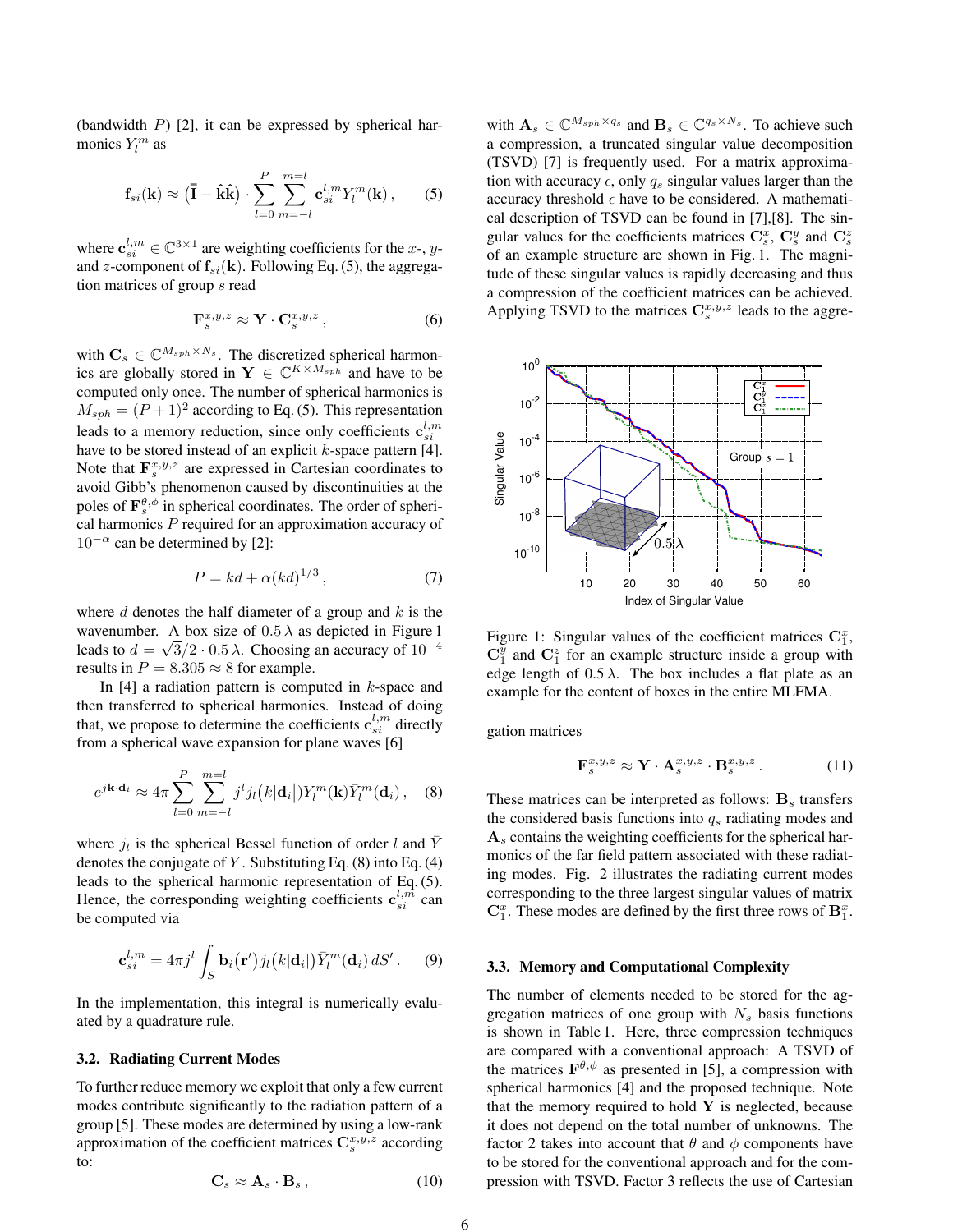

Figure 2: Current modes in a group corresponding to the first, second and third singular value of matrix  $\mathbf{C}_1^x$  for the example structure given in Fig 1.

Table 1: Number of elements for aggregation matrices of one group with different compression methods.

| Method                  | Elements            |
|-------------------------|---------------------|
| Conventional            | $2KN_{s}$           |
| <b>TSVD</b> [5]         | $2q_s(K+N_s)$       |
| Spherical Harmonics [4] | $3M_{sph}N_s$       |
| Proposed Method         | $3q_s(M_{sph}+N_s)$ |

components for the other techniques. As implied by Table 1, the proposed method is superior to a pure spherical harmonic representation if the condition

$$
q_s < \frac{M_{sph} N_s}{\left(M_{sph} + N_s\right)}\tag{12}
$$

is fulfilled. Table 2 illustrates the elements to be stored for the considered example structure depicted in Fig. 1. In this example a TSVD threshold of  $\epsilon = 10^{-4}$  is applied, which leads to  $q_s = 26$  radiating modes.  $q_s$  is usually different for each matrix  $\mathbf{C}^x$ ,  $\mathbf{C}^y$  and  $\mathbf{C}^z$  as shown in Fig. 1. For the sake of simplicity  $q_s$  is assumed to be the same for all matrices. Furthermore  $P = 8$  has been chosen to achieve an accuracy of  $10^{-4}$  in accordance to Eq. (7); this leads to  $M_{sph} = 81$ . The group under consideration includes  $N_s =$ 95 basis functions and the number of points discretizing the unit sphere is  $K = 338$ .

Table 2: Number of elements for the aggregation matrices associated with the example structure in Fig. 1.

| Method                  | Elements | Factor |
|-------------------------|----------|--------|
| Conventional            | 64 220   | -      |
| <b>TSVD [5]</b>         | 22.516   | 2.85   |
| Spherical Harmonics [4] | 23093    | 2.78   |
| Proposed Method         | 13728    | 4 68   |

Fig. 3 illustrates the impact of various parameters  $P$  (order of spherical harmonics) and  $\epsilon$  (TSVD threshold) on the compression factor and the relative errror of matrix  $F^{\theta}$  for the considered example. The compression factor is defined as ratio between memory for conventional approach and memory for proposed method. It is shown that the compression factor behaves inversely proportional to the accuracy, hence a trade-off between memory saving and accuracy must be made. Moreover one observes that for each pair of parameters the accuracy is bounded by either  $P$  or  $\epsilon$ .



Figure 3: *Top*: Relative error of the aggregation matrix F θ estimated in Frobenius norm [8]. *Bottom:* Compression factor for aggregation matrix (compared to a noncompressed matrix). P: Maximum order of spherical harmonics.  $\epsilon$ : Accuracy of compression with TSVD. Example: Flat plate included in a group with  $0.5 \lambda$  edge length as depicted in Fig. 1.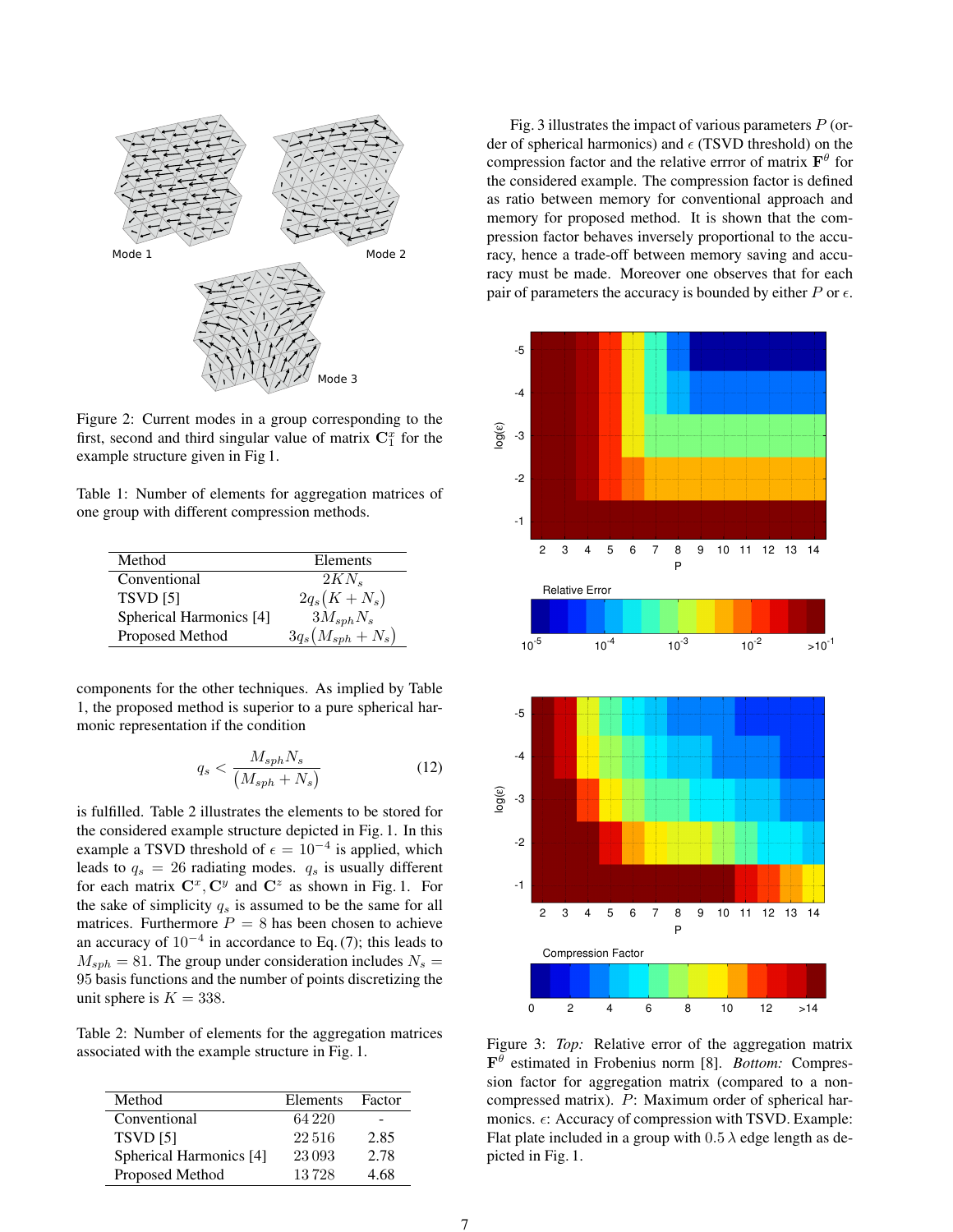Since compressing the aggregation matrices will influence the computational effort, a short complexity analysis is given below. The main steps which affect the computation time are: A TSVD of the coefficient matrices  $\mathbf{C}_s^{x,y,z}$ for each group s and the multiplication of a vector with the aggregation matrices during the iterative solution procedure of the entire problem. In particular follows:

- 1. The complexity of a TSVD for one group is  $\mathcal{O}(N_s^3)$ if  $N_s \approx q_s$  [8]. This step has to be executed for M groups.  $N_s$  and  $q_s$  do not depend on the total number of basis functions  $N$ , but the number of groups  $M$ is proportional to  $N$  for a fixed group size. Thus the complexity for this stage is  $\mathcal{O}(N)$ .
- 2. The multiplication with the compressed aggregation matrix in the iterative solution procedure is accelerated, since the elements of these matrices have been reduced by the proposed technique. The complexity for this stage is  $\mathcal{O}(N)$ .

It can be summarized that, although the first point will slow down the set-up phase and the second point will speed up the solution procedure, the complexity of multipole algorithms – i.e.  $\mathcal{O}(N \log N)$  for MLFMA – remains unchanged when using the proposed method.

#### 3.4. Parameter Studies

In this section, the proposed technique is studied regarding different types of canonical geometries. Three individual groups are considered, see Fig. 4. Group a) includes a square plate, group b) contains a dihedral corner and group c) contains a cube. The normalized singular value spectra of



Figure 4: Example geometries in a group with edge length  $(0.5 \lambda)$ : a) square plate, b) dihedral corner, c) cube.

the associated coefficient matrices  $\mathbf{C}_s^x$  are drawn in Fig. 5. For all three geometries the magnitude of singular values is falling. The slope decreases with increasing geometrical complexity. It can be concluded, that the number of current modes  $q_s$  becomes larger with more complex structures. This corresponds to investigations carried out in [5]. To obtain an accuracy of  $10^{-4}$  for the specified examples,  $q_s = 26$ ,  $q_s = 43$  and  $q_s = 77$  modes are required for structure a), b) and c), respectively, see Fig. 5.

Next, the proposed technique is investigated for varying mesh densities. Fig. 6 illustrates the compression rate as a function of mesh density starting with 5 elements per wavelength and ending with 40 elements per wavelength.



Figure 5: Singular values of the coefficient matrix  $C_x$  given in Eq. (10) for three different geometries a) square plate, b) dihedral corner and c) cube as depicted in Fig. 4.



Figure 6: Compression factor versus mesh density for three different geometries: a) square plate, b) dihedral corner and c) cube, see Fig. 4. Dashed line: upper bounds for the compression rate given by Eq. (13).

In all cases, the compression rate grows with increasing mesh density. This behavior can be explained by the number of radiating current modes  $q_s$ , which depends on the shape only as indicated by Fig. 5. Accordingly, the compression rate is large for less complex geometries. As  $q_s$  is a fixed number for a specified geometry, an upper bound for the compression factor can be derived:

$$
\frac{2KN_s}{3q_s(M_{sph} + N_s)} \approx \frac{2K}{3q_s}, \text{ for } N_s \gg M_{sph}. \tag{13}
$$

Here, the upper bound is 8.67, 5.24 and 2.93 considering geometry a), b) and c), respectively for  $K = 338$ . These bounds are approached with increasing mesh density as shown in Fig. 6. In case of examples a) and b), the proposed method is superior to a pure spherical harmonic compression for mesh densities higher than 8 elements per wavelength. For example c) no significant memory saving compared to a pure spherical harmonic representation is at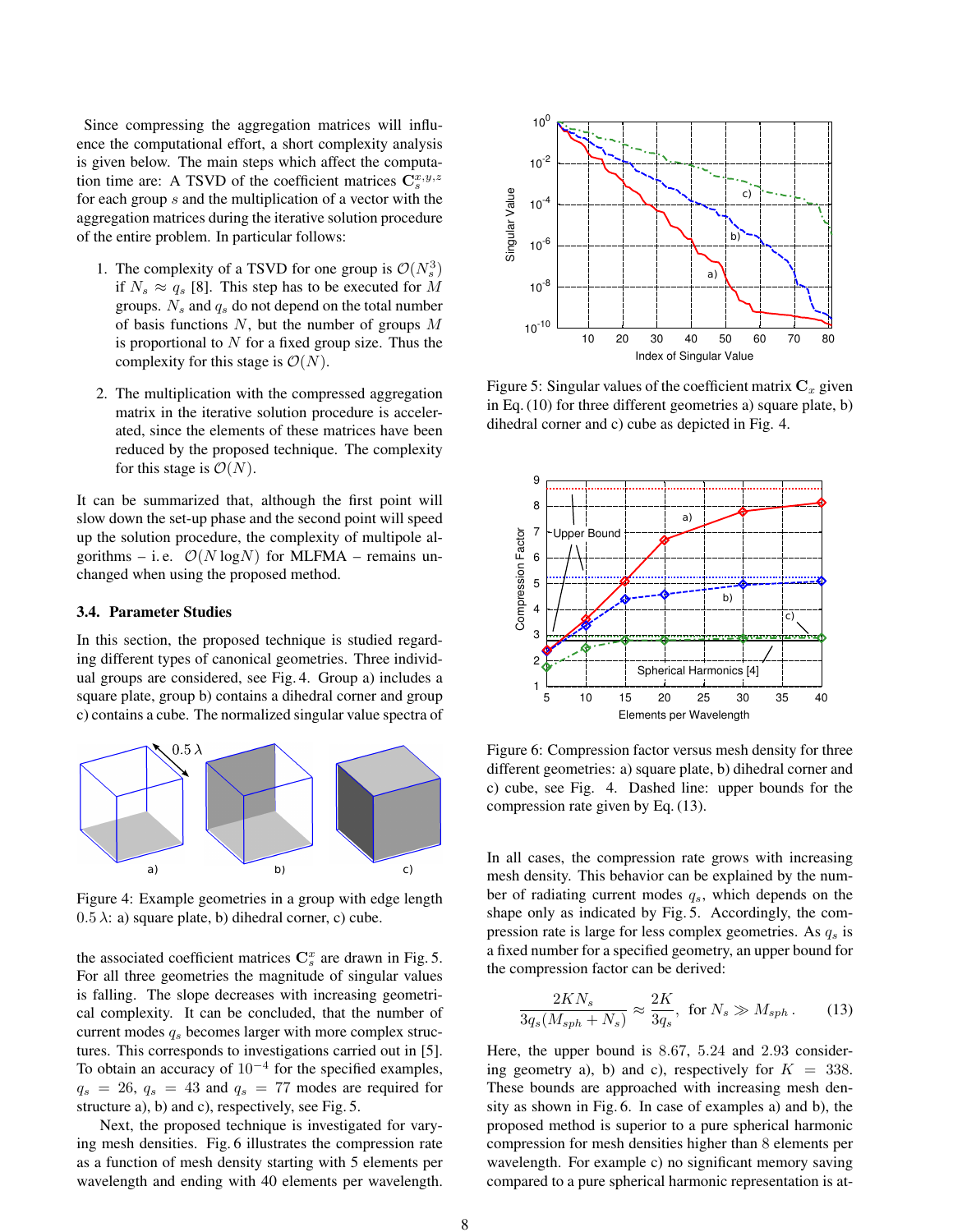tained, because Eq. (12) is not fulfilled. Thus, the method is expected to perform best for objects containing flat structure parts with high mesh densities.

#### 4. Numerical Results

Results of the proposed compression technique are presented in the following. The technique was applied to a MoM Code [9] with FMM and MLFMA acceleration, respectively. All computations have been performed in double precision on a PC with a AMD Opteron 6140 2.6 GHz Processor. The *transpose-free quasi-minimal residual* (TFQMR) algorithm [10] was used to solve the equation system iteratively. The first example to be considered is a ship model with a total length of 120 m as depicted in Fig. 7 and Fig. 8. The discretized surface involves 126 962 Rao-Wilton-Glisson (RWG) basis functions [11]. The ship is excited by a monopole antenna at a frequency of 72 MHz. The compression was carried out using the techniques described by [4], [5] and the proposed method for different parameters P (order of spherical harmonics) and  $\epsilon$  (accuracy of TSVD). In approach [4] only spherical harmonics are used with parameter  $P$ ; in approach [5] only TSVD is used with parameter  $\epsilon$ . Each method has been applied to the FMM with a box size of  $0.5 \lambda$  and MLFMA with a box size of  $0.25 \lambda$  on the finest level. In all cases Galerkin testing with  $\mathbf{R} = \mathbf{F}^H$  was used. Here, matrix **R** is not computed explicitly. Table 3 illustrates the memory reduction for the

Table 3: Memory for the aggregation matrices with the proposed technique using FMM (box size  $0.5 \lambda$ ) and MLFMA (box size  $0.25 \lambda$ ). Example: ship surface with 126 962 unknowns.

| <b>FMM</b> $(0.5 \lambda)$     | Memory (MB) | Factor |
|--------------------------------|-------------|--------|
| Conventional                   | 1310        |        |
| $P = 8, \epsilon = 10^{-3}$    | 250.0       | 5.24   |
| $P = 5, \epsilon = 10^{-2}$    | 123.4       | 10.6   |
| $[4] (P = 5)$                  | 209.3       | 6.26   |
| [5] $(\epsilon = 10^{-2})$     | 292.4       | 4.48   |
|                                |             |        |
| <b>MLFMA</b> $(0.25 \lambda)$  | Memory (MB) | Factor |
| Conventional                   | 627.7       |        |
| $P = 4, \epsilon = 10^{-3}$    | 148.0       | 4.24   |
| $P = 4, \epsilon = 10^{-2}$    | 104.1       | 6.03   |
| $[4] (P = 4)$                  | 145.4       | 4.32   |
| $[5]$ ( $\epsilon = 10^{-2}$ ) | 289.5       | 2.17   |

aggregation matrices. The proposed technique has a better performance than the techniques suggested in [4] and [5] because it combines both aspects, i. e. spherical harmonics and radiating modes. It has to be emphasized, that the approach under consideration requires slightly more memory than the spherical harmonic representation, choosing  $P = 4$  and  $\epsilon = 10^{-3}$ . This is because the requirement of Eq. (12) has been violated for some groups of basis functions. In this first example the total memory for all required FMM matrices is reduced by 27% from 4.24 GB to

3.09 GB. The total memory for MLFMA is decreased from  $1.30$  GB to  $0.82$  GB, which corresponds to a  $37\%$  reduction. Fig. 7 shows the electric field distribution along an observation path 1 m above the deck. Only small deviations are caused by the proposed technique. In this example we aimed at  $10^{-3}$  accuracy with  $P = 8$ ,  $\epsilon = 10^{-3}$  and 10<sup>-2</sup> accuracy with  $P = 5$ ,  $\epsilon = 10^{-2}$  following the analysis given in Section 3. The maximum relative error of the computed field is below  $10^{-2}$  and  $10^{-3}$ , respectively, which confirms an error controllability for the proposed method. Furthermore the radiation pattern of the antenna is given in Fig. 8, where the deviation to a conventional approach is hardly noticeable. The time for compressing the far field



Figure 7: *Top:* Max. magnitude of E field along the indicated observation path (length 21 m, 1 m above the deck), computed with a conventional FMM approach and the proposed compression for aggregation matrices. P: Maximum order of spherical harmonics.  $\epsilon$ : Accuracy of compression with TSVD. *Bottom:* Relative error of E field (referring to the conventional approach).

matrices was 46 s ( $P = 8$ ) and 25 s ( $P = 5$ ) for FMM as well as 10 s for MLFMA. These values are negligible compared to the total solution time for this problem with FMM (61 min) and MLFMA (22 min), respectively.

The second example is an electrically large PEC plate excited by a linearly polarized plane wave as illustrated in Fig. 9. Two different cases are investigated: The square plate with an edge length of  $a = 32 \lambda$  and  $a = 64 \lambda$ , respectively. In both cases the plate is discretized with 1 085 544 basis functions. Computational results for a conventional approach, the proposed technique with  $P = 4$ and  $\epsilon = 0.01$  as well as a pure spherical harmonic representation with  $P = 4$  are given in Table 4. The memory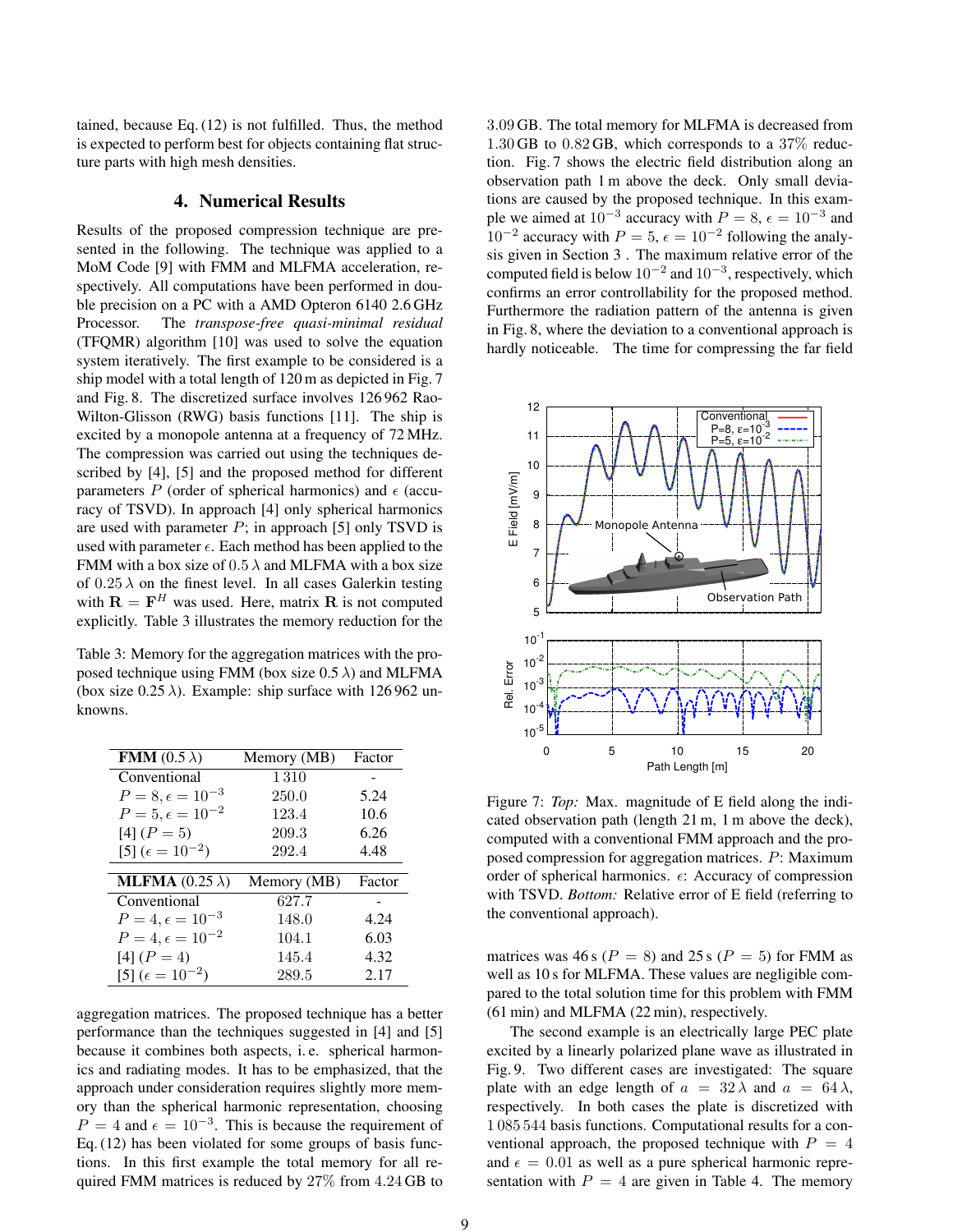

Figure 8: Radiation pattern in the upper hemisphere due to an monopole antenna placed on the ship surface. Comparison of proposed approach with conventional method. P: Maximum order of spherical harmonics.  $\epsilon$ : Accuracy of compression with TSVD.



Figure 9: Considered PEC plate in Cartesian coordinate system. Excitation with plane wave, incident angle is  $\theta = 0.$ 

required for the aggregation matrices with the introduced technique is 0.63 GB in case of  $a = 32 \lambda$  and 1.07 GB in case of  $a = 64 \lambda$  compared to 5.24 GB for the conventional approach. For  $a = 64 \lambda$ , the total memory of all MLFMA matrices is decreased from 7.89 GB to 3.72 GB, which relates to 53%. The compression time was 78 s. Solving this problem with a residual tolerance  $\epsilon_{\rm res} = 3 \cdot 10^{-3}$  took 6.9 h on a single CPU. Table 4 points out, that the compression rate grows with increasing mesh density, as predicted in Section 3. For  $a = 32 \lambda$  the average number of basis functions in one group was 66.3, for  $a = 64 \lambda$  the average was 16.6 basis functions per group. To validate the accuracy of our approach, MLFMA is compared to an analytical estimation for the plate with  $a = 64 \lambda$ . Based on assumptions known from physical optics, the surface current density is approximated by  $J \approx 2 \cdot \hat{n} \times H_{\text{inc}}$ . From this the bistatic radar cross section (RCS) can analytically be computed using Green's function for the far field [12]. Since the plate is large in terms of wavelength, accurate results are expected

Table 4: Memory for the aggregation matrices with different compression techniques using MLFMA (box size:  $(0.25 \lambda)$ . Example: square plate with 1 085 544 unknowns for the edge lengths  $a = 32 \lambda$  and  $a = 64 \lambda$ .

|             | <b>MLFMA</b> $(0.25 \lambda)$ | Mem. $(GB)$ | Factor |
|-------------|-------------------------------|-------------|--------|
| $32\lambda$ | Conventional                  | 5.24        |        |
|             | $P = 4, \epsilon = 10^{-2}$   | 0.63        | 8.32   |
|             | $[4] (P = 4)$                 | 1.21        | 4.32   |
| $64\lambda$ | Conventional                  | 5.24        |        |
|             | $P = 4, \epsilon = 10^{-2}$   | 1.07        | 4.93   |
|             | $[4] (P = 4)$                 | 1.21        | 4.32   |

for the reflected wave around  $\theta = 0^\circ$ . Fig. 10 compares MLFMA results with the analytical estimation. Here, the bistatic radar cross section for  $\theta = 0^{\circ}...$  90° and  $\phi = 90^{\circ}$ is given. A very good agreement can be observed in the range between  $\theta = 0^{\circ}$  and  $\theta = 10^{\circ}$ . With increasing angle the deviations become more pronounced due to the optical approximation for the analytical computation. In order to have a more confident analysis, the results of a conventional MLFMA computation are given. A very good agreement between both MLFMA variants can be observed and only in the range  $\theta = 80^\circ \dots 90^\circ$  marginal deviations are noticeable.



Figure 10: Bistatic RCS of a square PEC plate ( $a = 64 \lambda$ ) with 1 085 544 unknowns, computed with the a conventional approach, the proposed technique and an analytical estimation. P: Maximum order of spherical harmonics.  $\epsilon$ : Accuracy of compression with TSVD.

# 5. Conclusions

An efficient compression of far field matrices in multipole methods is proposed. The compression technique has been applied to the conventional FMM and its multilevel extension MLFMA, leading to a significant memory reduction up to 53%. It turns out that the developed method